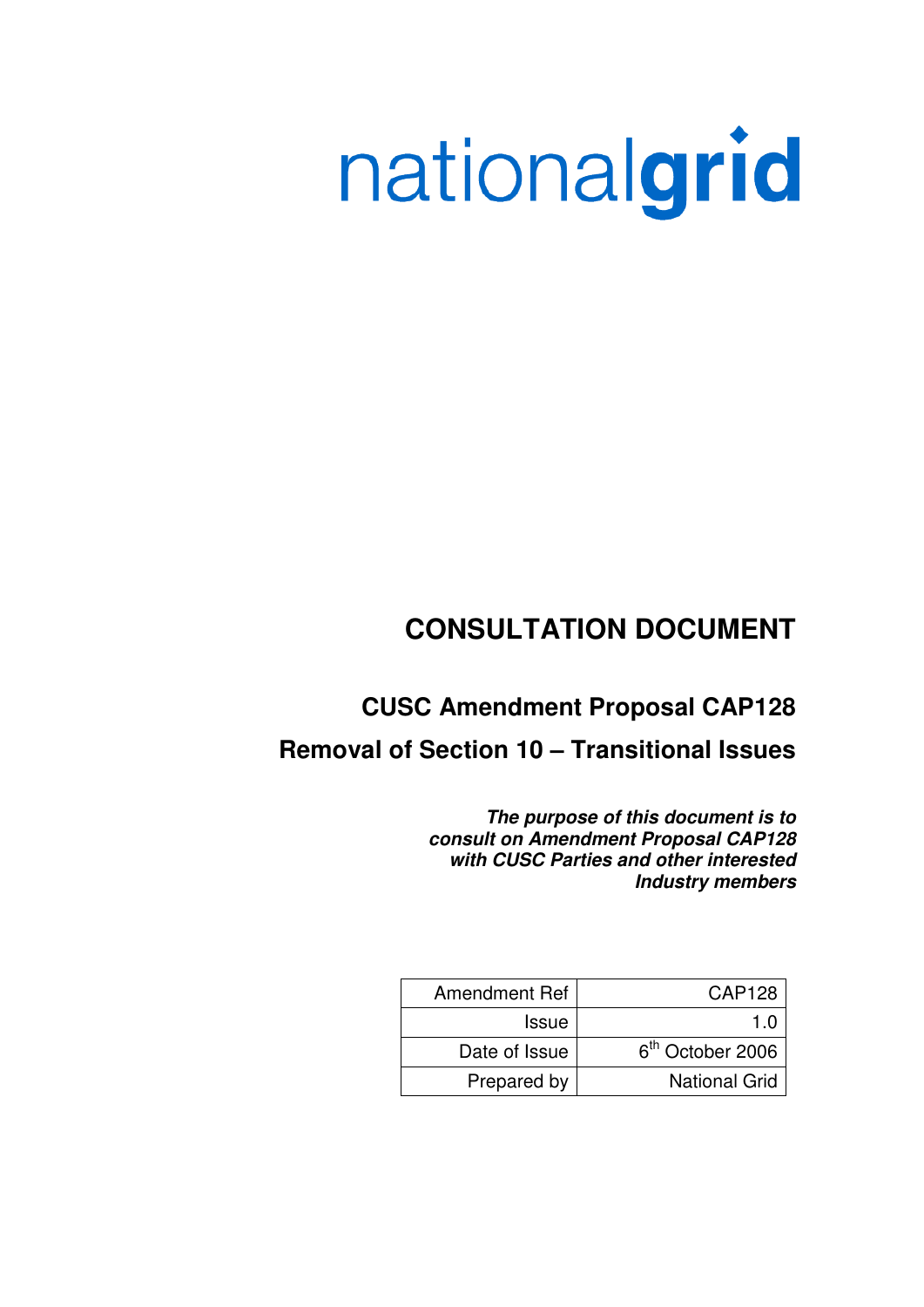## **I DOCUMENT CONTROL**

## **a National Grid Document Control**

| <b>Version</b> | <b>Date</b> | <b>Author</b> | <b>Change Reference</b>            |
|----------------|-------------|---------------|------------------------------------|
|                | 4/10/06     | National Grid | Initial Draft for internal comment |
| 1.0            | 6/10/06     | National Grid | Formal version for release         |

## **b Document Location**

National Grid website:

www.nationalgrid.com/uk/electricity/codes/

## **c Distribution**

| <b>Name</b>                                | Organisation |
|--------------------------------------------|--------------|
| <b>CUSC Parties</b>                        | Various      |
| <b>Panel Members</b>                       | Various      |
| <b>Interested Parties</b>                  | Various      |
| <b>Core Industry Document Owners</b>       | Various      |
| National Grid Industry Information Website |              |

## **II CONTENT TABLE**

| 1.0 |                                                     |  |
|-----|-----------------------------------------------------|--|
| 2.0 |                                                     |  |
| 3.0 |                                                     |  |
| 4.0 | ASSESSMENT AGAINST APPLICABLE CUSC OBJECTIVES  4    |  |
| 5.0 |                                                     |  |
| 6.0 |                                                     |  |
| 7.0 |                                                     |  |
| 8.0 |                                                     |  |
| 9.0 |                                                     |  |
|     |                                                     |  |
|     | ANNEX 1 - PROPOSED LEGAL TEXT TO MODIFY THE CUSC  6 |  |
|     |                                                     |  |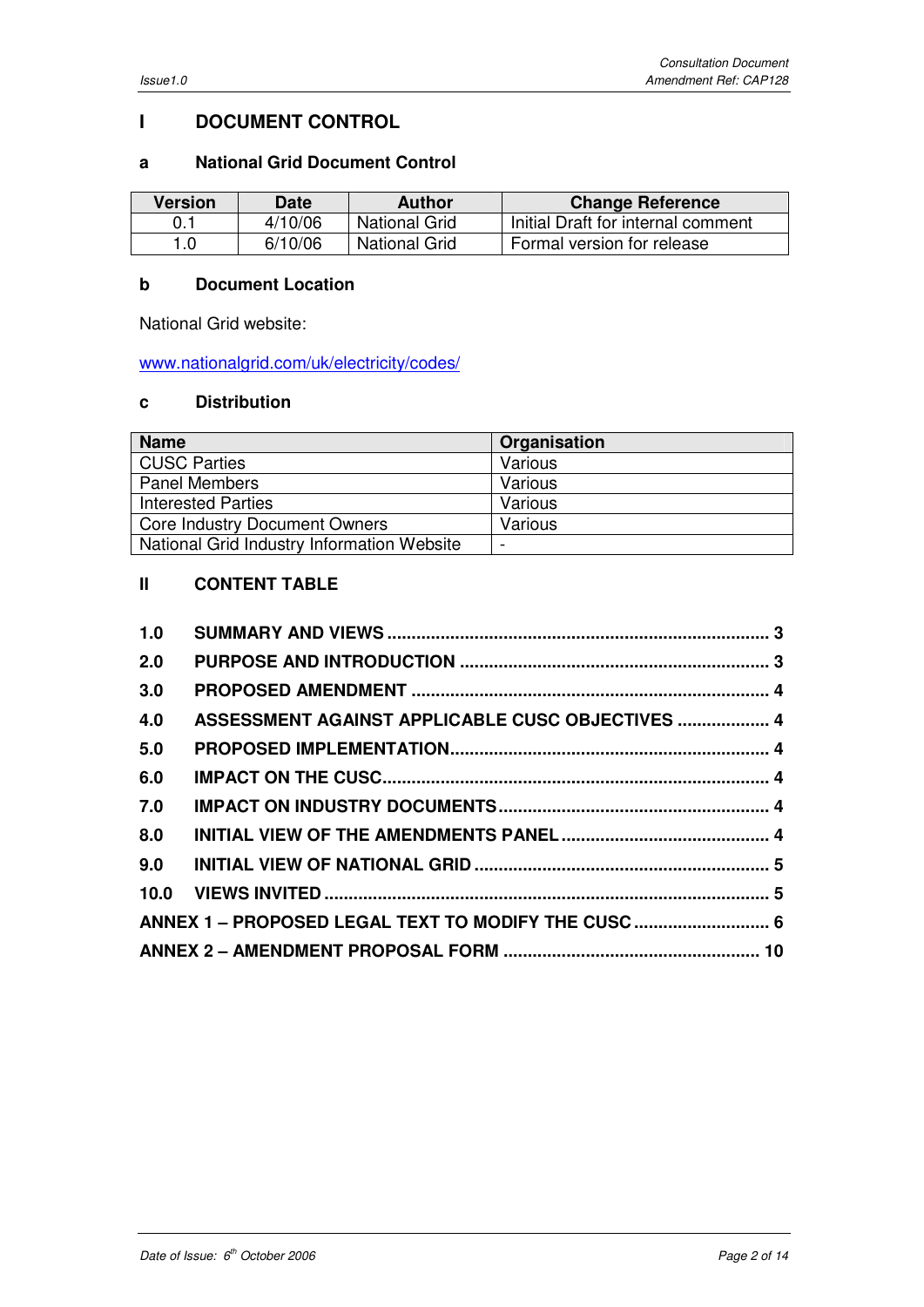## **1.0 SUMMARY AND VIEWS**

## **Executive Summary**

- 1.1 CAP128 Removal of Section 10 Transitional issues was proposed by National Grid and submitted to the Amendments Panel on 29<sup>th</sup> September 2006. CAP128 proposes to amend CUSC by removing Section 10.
- 1.2 Currently Section 10 relates to issues arising out of the transition from MCUSA, this is no longer required as MCUSA was replaced in 2001 by the CUSC. Consequently this will prevent any potential confusion caused by having a section which is no longer relevant.

## **National Grid's View**

1.3 National Grid, as the proposer of CAP128 is supportive of the Amendment Proposal, believing that it would better facilitate achievement of the Applicable CUSC Objective (a).

## **Amendment Panels View**

1.4 The Amendments Panel agreed that CAP128 should proceed to wider consultation by National Grid, for a period of 4 weeks.

## **2.0 PURPOSE AND INTRODUCTION**

- 2.1 This is a consultation document issued by National Grid under the rules and procedures specified in the Connection and Use of System Code (CUSC) as designated by the Secretary of State.
- 2.2 Further to the submission of Amendment Proposal CAP128, this document seeks views from industry members relating to the Amendment Proposal.
- 2.3 CAP128 was proposed by National Grid and submitted to the CUSC Amendments Panel for consideration at their meeting on 29<sup>th</sup> September 2006. The Amendments Panel determined that CAP128 was appropriate to proceed to wider industry consultation by National Grid.
- 2.4 This consultation document outlines the nature of the CUSC changes that are proposed. Representations received in response to this consultation document will be included in National Grid's Amendment Report that will be furnished to the Authority for their decision.
- 2.5 This consultation document has been prepared in accordance with the terms of the CUSC. An electronic copy can be found on the National Grid website, at www.nationalgrid.com/uk/Electricity/Codes/ and the Amendment Proposal form. This document invites views upon CAP128 and the **closing date is 5pm on the 3rd November 2006 for responses** including any Consultation Alternatives.
- 2.6 CUSC Parties are reminded that any Consultation Alternatives must be submitted by the above closing date and must be in writing and contain sufficient detail in accordance with the requirements within CUSC 8.15.2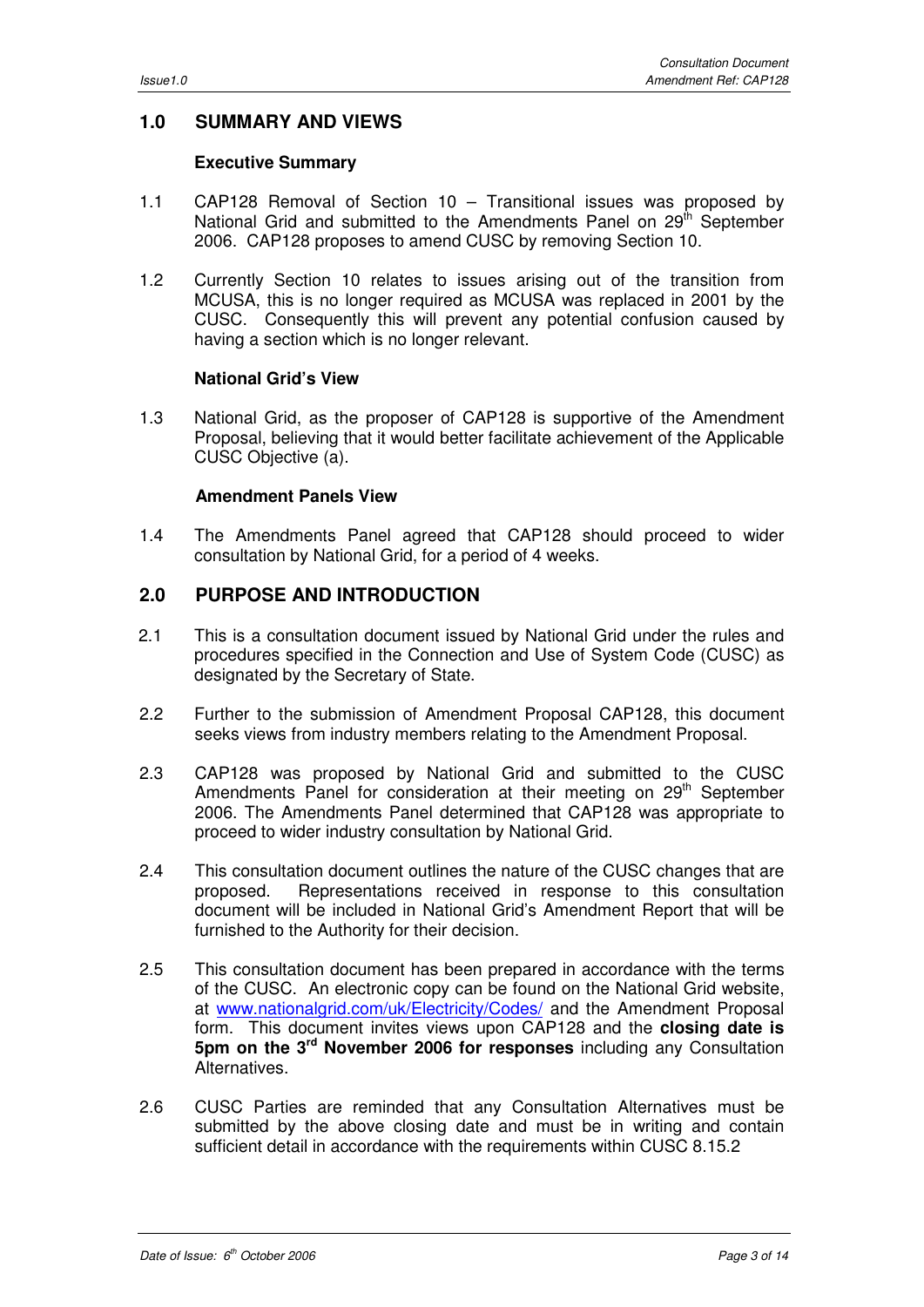## **3.0 PROPOSED AMENDMENT**

- 3.1 CAP128 proposed to remove Section Transitional Issues from the CUSC and replace with "Not Used". Also delete references to Section 10 in 1.2.3 and 7.1.1. For information in the Introduction, which is not a formal part of the CUSC will be amended (remove 9 and change numbering of 10 to 9).
- 3.2 Section 10 relates to issues arising out of the transition from MCUSA, to the CUSC in 2001 and is no longer required. Consequently this section has the potential to cause confusion for new and existing CUSC parties.

## **4.0 ASSESSMENT AGAINST APPLICABLE CUSC OBJECTIVES**

#### **Proposed Amendment**

- 4.1 In the opinion of National Grid CAP 128 would better facilitate the CUSC Objective;
	- (a) the efficient discharge by the Licensee of the obligations imposed upon it by the act and the Transmission Licence; and
- 4.2 This Amendment will remove any potential confusion which could arise due to irrelevant provisions existing with the current CUSC baseline

## **5.0 PROPOSED IMPLEMENTATION**

5.1 National Grid propose CAP128 should be implemented 10 business days after an Authority decision because it has no material impact or effect on CUSC Parties. In accordance with 8.19.3(b) views are invited on this proposed implementation date.

## **6.0 IMPACT ON THE CUSC**

6.1 CAP128 requires amendments to Section 10, and also to delete references to Section 10 within: Introduction (remove 9 and change numbering of 10 to 9). 1.2.3 delete section 10 reference and 7.1.1 delete section 10 reference of the CUSC. The text required to give effect to this Proposal is contained in Annex 1 of this document.

## **7.0 IMPACT ON INDUSTRY DOCUMENTS**

## **Impact on Core Industry Documents**

7.1 CAP128 has no impact upon Core Industry Documents.

## **8.0 INITIAL VIEW OF THE AMENDMENTS PANEL**

8.1 The Amendments Panel agreed that CAP128 should proceed to wider consultation by National Grid, for a period of 4 weeks.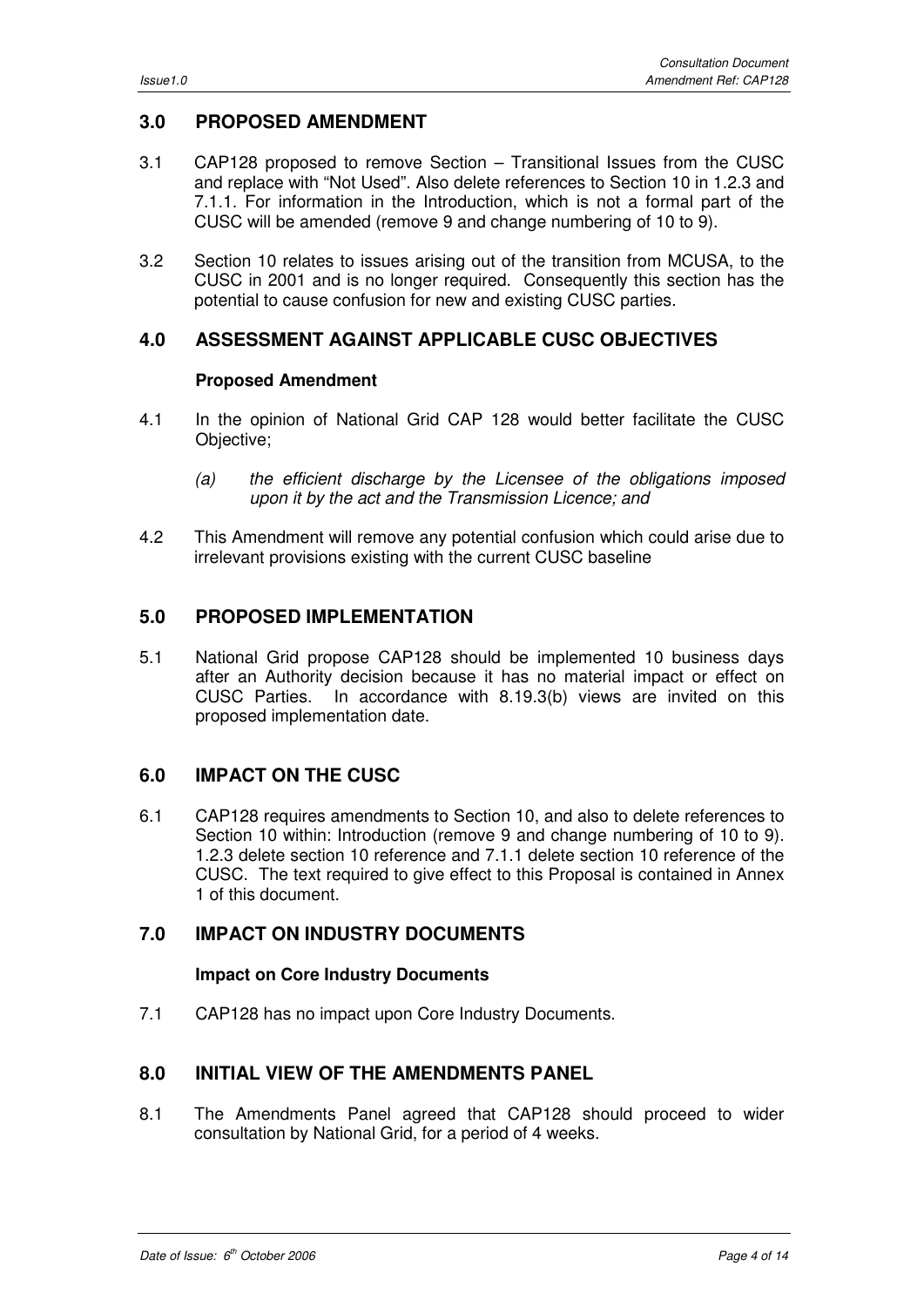## **9.0 INITIAL VIEW OF NATIONAL GRID**

9.1 National Grid believes CAP128 would remove any potential for confusion therefore, it which better achieves CUSC Applicable Objective (a) by ensuring the CUSC baseline is clear and fit for purpose.

## **10.0 VIEWS INVITED**

- 10.1 National Grid is seeking the views of interested parties in relation to the issues raised by Amendment Proposal CAP128 and issues arising from the proposed timescale for implementation.
- 10.2 Please send your responses to this consultation to National Grid by no later than 5pm on **3 rd November 2006**
- 10.3 Please address all comments to the following e-mail address:

Beverley.Viney@uk.ngrid.com

Or alternatively, comments may be addressed to:

Beverley Viney Amendments Panel Secretary Electricity Codes National Grid National Grid House Warwick Technology Park Gallows Hill **Warwick** CV34 6DA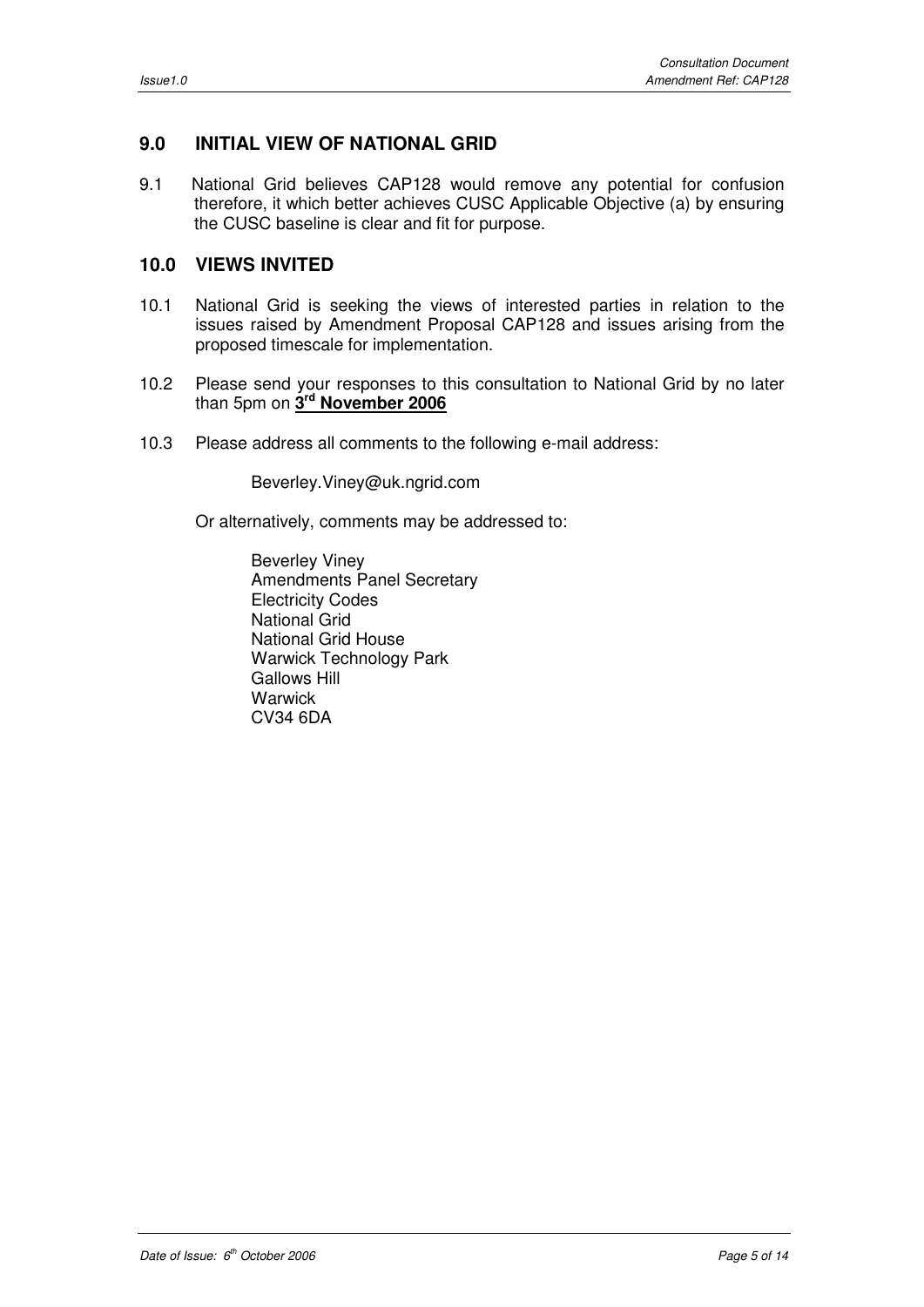## **ANNEX 1 – PROPOSED LEGAL TEXT TO MODIFY THE CUSC**

The proposed Legal text to modify the CUSC is detailed below deleting the coloured struck through text

## **Introduction – for information only (as this is not a formal part of the CUSC)**

**CUSC Introduction** 

9 Section 10 deals with certain transitional issues and where its provisions provide for a different approach in relation to a particular Paragraph, they take priority over that Paragraph in accordance with the terms of Section 10.

Following paragraph changed from number 10 to number 9

**10. 9 For ease of reference, a list of the** Core Industry Documents **as at the** CUSC **Implementation Date is as follows:** 

- **(a) Grid Code**
- **(b) MCUSA**
- **(c) Supplemental Agreements**
- **(d) Ancillary Services Agreements**
- **(e) Master Registration Agreement**
- **(f) Data Transfer Services Agreement**
- **(g British Grid Systems Agreement**
- **(h) Use of Interconnector Agreement**
- **(i) Pooling and Settlement Agreement**
- **(j) Settlement Agreement for Scotland**
- **(k) Distribution Codes**
- **(l) Distribution Use of System Agreements**
- **(m) Distribution Connection Agreements**
- **(n) Relevant Replacement Documents**

## **CUSC Section 1**

The proposed Legal text to modify the CUSC is detailed below deleting the coloured struck through text

1.2.3Section 1, Sections 5 to 8 and Sections 10 and 11 of the **CUSC** apply to all categories of connection and/or use, and therefore should be complied with by all **Users**, subject as specifically provided in those Sections. Section 4 of the **CUSC** applies to **Users** who provide **Balancing Services**  to **The Company**, and contains its own provisions on applicability to such **Users**.

## **CUSC Section 7**

The proposed Legal text to modify the CUSC is detailed below deleting the coloured struck through text

7.1.1 **This section of the** CUSC **sets out how disputes under the** CUSC**,** Bilateral Agreements**,** Mandatory Services Agreements **and** Construction Agreements **are to be dealt with. Section 10 deals with the treatment of disputes which arise in relation to periods prior to the amendment of the** MCUSA, Supplemental Agreements **and certain**  Ancillary Services Agreements **(to the extent relating to the** Mandatory Ancillary Services.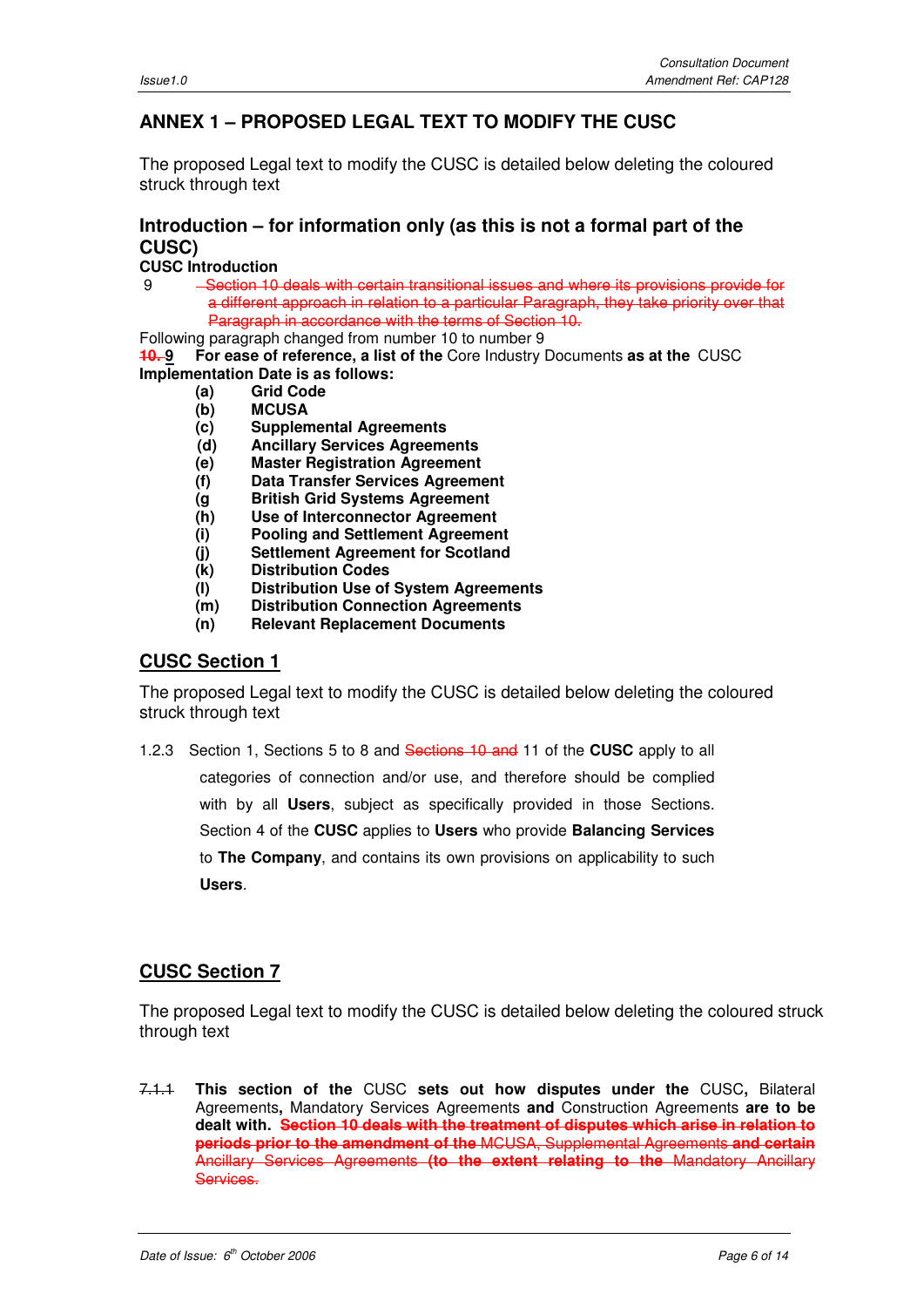## **CUSC Section 10**

The proposed Legal text to modify the CUSC is detailed below deleting the coloured struck through text and inserting the coloured underlined text.

#### **CUSC - SECTION 10 Not Used**

## **TRANSITIONAL ISSUES**

## **CONTENTS**

10.1 Introduction

- 10.2 MCUSA/CUSC Disputes
- 10.3 Outstanding Offers/Construction
- 10.4 Supplemental Agreement Existing Variations
- 10.5 Outturning
- 10.6 Pre-CUSC Voting of Amendments Panel

## **CUSC - SECTION 10**

## **TRANSITIONAL ISSUES**

## **10.1 INTRODUCTION**

This Section 10 deals with issues arising out of the transition from the **MCUSA**, and associated documents to the **CUSC**. Each paragraph deals with an issue that arises, although certain paragraphs would affect other paragraphs within this Section 10 as provided therein.

## **10.2 MCUSA/CUSC DISPUTES**

10.2.1 This Section sets out the process for dealing with disputes which relate to a period prior to the introduction of the **CUSC** and those disputes which relate to the period after the introduction of the **CUSC**. A dispute which covers a period prior to the introduction of the **CUSC** is known as a "**MCUSA Dispute**", and a dispute which covers a period after the introduction of the **CUSC** is known as a "**CUSC Dispute**".

## 10.2.2 **MCUSA Dispute**

A **MCUSA Dispute** will be dealt with in accordance with the provisions of the **MCUSA** dispute resolution provisions which comprise the process under Clause 14.7 of the **MCUSA** and the provisions of Clause 26 of the **MCUSA** (and the equivalent provisions in the relevant **Supplemental Agreements**).

10.2.3 **CUSC Disputes**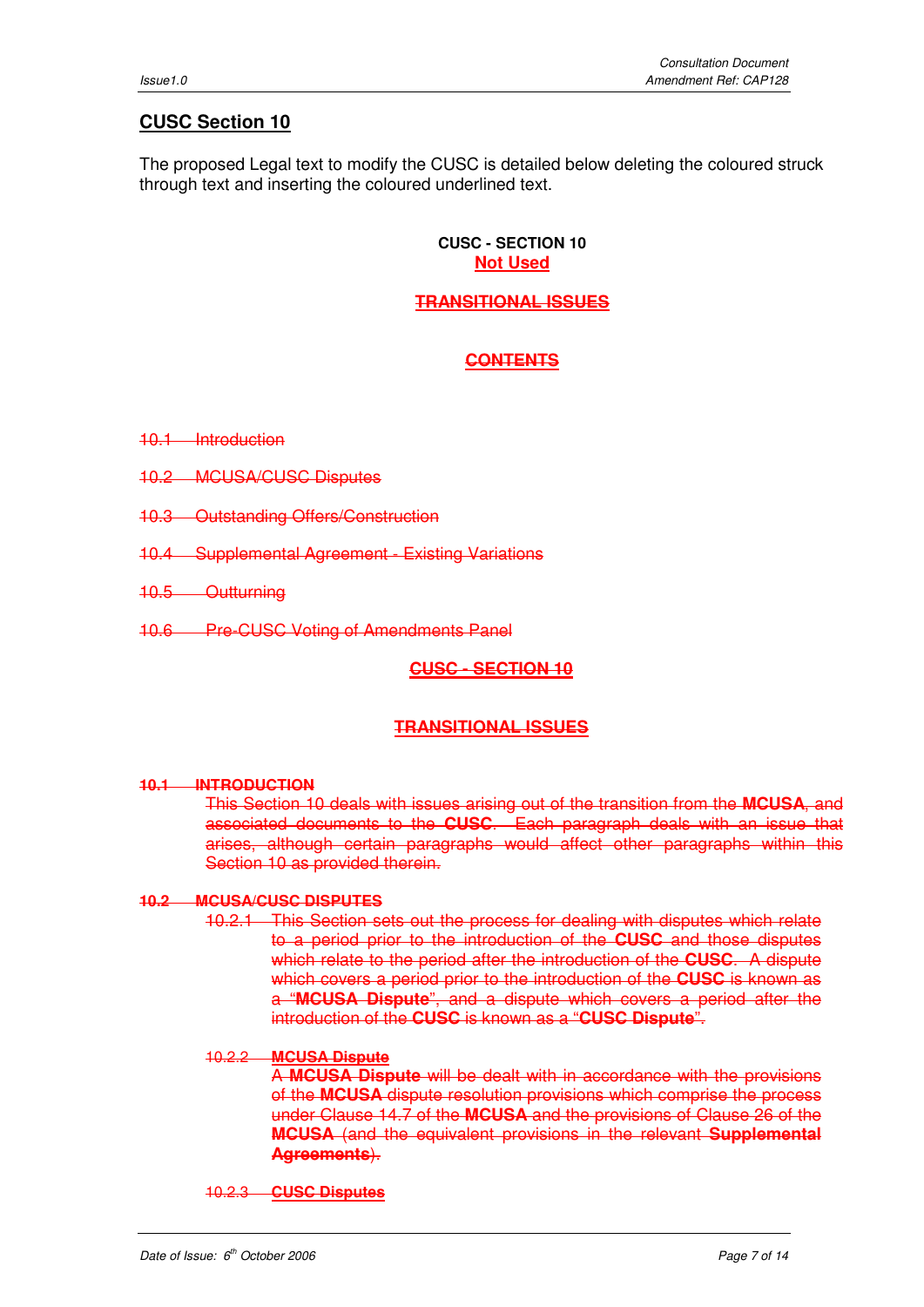A **CUSC Dispute** will be dealt with in accordance with the provisions of Section 7 of the **CUSC**.

- **10.2.4 Where a dispute involves issues relating to both the pre** CUSC **period and the period after the** CUSC Implementation Date**, then the issues relating to the pre** CUSC **period will be determined as a** "MCUSA Dispute" **and the issues relating to the period after the** CUSC Implementation Date **shall be determined as a "CUSC Dispute".**
- **10.2.5 Generally, the introduction of the** CUSC **by amending the** MCUSA **into the** CUSC Framework Agreement, t**he various** Bilateral Agreements, **the** Mandatory Services Agreements **and related documents does not affect or prejudice the rights and obligations of parties in relation to the** MCUSA **prior to the creation of the** CUSC.

#### **10.3 OUTSTANDING OFFERS/CONSTRUCTION**

#### **10.3.1 Construction Completed**

**Where construction is completed there will not be a separate** Construction Agreement, **but the existing** Supplemental Agreement **(and any Agreement for Construction Works) in relation to construction elements (including the Operational Notification, as that term is defined in the relevant**  Supplemental Agreement) **(and with any necessary changes to reflect that it solely reflects construction related issues) will be regarded as a continuing "deemed"** Construction Agreement **(and the definition of** Construction Agreement **shall be construed to include such deemed agreements), with the** User **also having a new** Bilateral Agreement.

#### **10.4 SUPPLEMENTAL AGREEMENT - EXISTING VARIATIONS**

- **10.4.1 In relation to certain existing** Supplemental Agreements**, variations to the standard** Supplemental Agreement **Type provisions have been agreed in accordance with the provisions of the** MCUSA **(which are different to those changes made pursuant to the NETA Implementation Scheme Part C). Accordingly, given that the exercise of creating the** CUSC **has been to codify the existing provisions, those variations have been reflected in relation to the relevant** User b**y the inclusion of an additional clause in the relevant** Bilateral Agreement (**or where there is no** Bilateral Agreement**, in an exchange of letters between** The Company **and the relevant** User**). Insofar as those variations are set out, then the specified provisions of the** CUSC **will be overridden by those variations.**
- **10.4.2 Insofar as there is a future change to the CUSC in accordance with the** Transmission Licence **and the provisions of Section 8 which specifically addresses the issue so dealt with, and specifically provides that those provisions themselves would be overridden by the amendment to the** CUSC, **then the relevant provisions in the** Bilateral Agreement **(or letter) would be so varied by that** CUSC **amendment.**
- **10.4.3 For the avoidance of doubt, the variations specified in this section will only apply to the position under an existing** Supplemental Agreement **as at the** CUSC Implementation Date**, if after that date an issue arises for a new connection and/or use which is dealing with the same type of issue, it will not lead to a similar approach being adopted in that relevant** Bilateral Agreement **(or in relation to use of system without a** Bilateral Agreement**). Namely the provisions of this Paragraph 10.4 are intended only to deal with the issues arising on implementation of the** CUSC **and do not provide an ongoing mechanism.**
- 10.5 OUTTURNING **Under the provisions of the existing** Supplemental Agreements **and Agreements for Construction Works to effect a** Modification **at a** Connection Site The Company **is entitled to charge** Connection Charges **based on an estimate of the cost of the** Transmission Connection Asset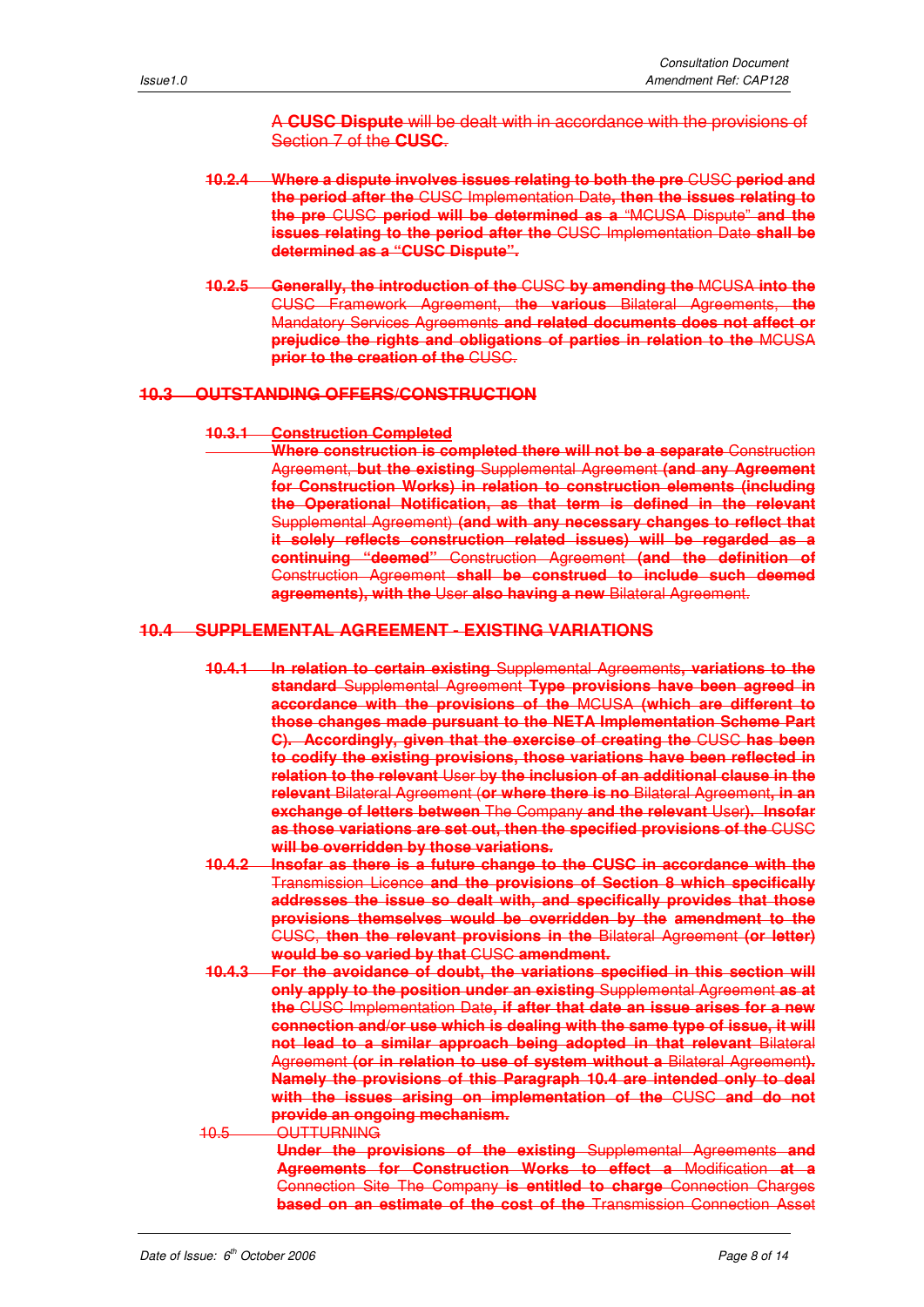Works. The Company **then has an obligation to carry out an outturn reconciliation process to determine the final cost of carrying out these works. Notwithstanding the provision in Paragraph 2.14.3(c) of the** CUSC **requiring the** Cost Statement **to be provided within one year of the** Completion Date The Company **and each relevant** User **acknowledge that this has proven impractical on a number of completed schemes and agree that the words "and in any event within one year thereof" shall not apply in respect of all schemes completed prior to 31 March 2000. 10.6 PRE-CUSC VOTING OF AMENDMENTS PANEL**

- **10.6.1 The process undertaken immediately prior to the introduction of** CUSC **to put in place the** Panel Members **and** Alternate Members **elected by** Users **of the first** Amendments Panel, **although undertaken before the relevant provisions were in force, is agreed by** CUSC Parties **to constitute the appointment of the first set of** Panel Members **and** Alternate Members **elected by** Users **under the** CUSC.
- **10.6.2 The terms of office of such** Panel Members **and** Alternate Members **elected by** Users **will be deemed to have begun on the** CUSC Implementation Date.

END OF SECTION 10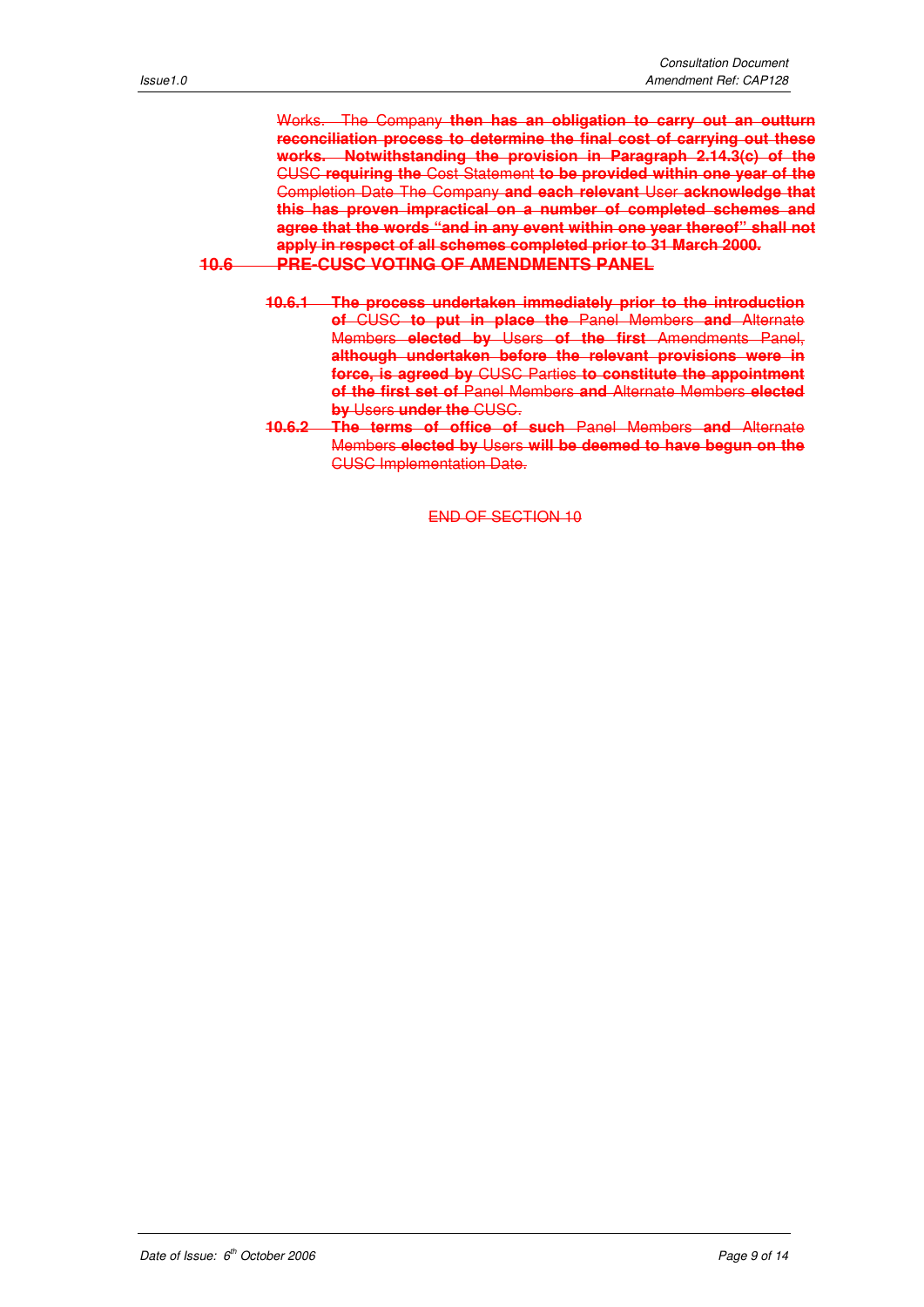## **ANNEX 2 – AMENDMENT PROPOSAL FORM**

# **CUSC Amendment Proposal Form | CAP:128**

Title of Amendment Proposal: **Removal of Section 10 – Transitional Issues** 

Description of the Proposed Amendment **(mandatory by proposer): It is proposed to remove Section 10 (Transitional Issues) of the CUSC. This relates to issues arising out of the transition from the MCUSA., this is no longer required as MCUSA was replaced in 2001.** 

Description of Issue or Defect that Proposed Amendment seeks to Address **(mandatory by proposer):** 

**Remove Section 10 (Transitional Issues) of the CUSC. This relates to issues arising out of the transition from the MCUSA., this is no longer required as MCUSA was replaced in 2001 by the CUSC.** 

**Consequently, this is section is no longer required.** 

**Impact on the CUSC** (this should be given where possible):

The CUSC will require the deletion of Section 10 and replacing with "Not Used", and the following amendments to CUSC Introduction, Sections 1, Section 7

#### **CUSC Introduction**

- **Section 10 deals with certain transitional issues and where its provisions provide for a** different approach in relation to a particular Paragraph, they take priority over that Paragraph in accordance with the terms of Section 10.
- Following paragraph changed from number 10 to number 9<br>**10.9** For ease of reference, a list of the Core Industry

**10. 9 For ease of reference, a list of the** Core Industry Documents **as at the** CUSC

- **Implementation Date is as follows:** 
	- **(a) Grid Code**
	- **(b) MCUSA**
	- **(c) Supplemental Agreements**
	- **(d) Ancillary Services Agreements**
	- **(e) Master Registration Agreement**
	- **(f) Data Transfer Services Agreement**
	- **(g British Grid Systems Agreement**
	- **(h) Use of Interconnector Agreement**
	- **(i) Pooling and Settlement Agreement**
	- **(j) Settlement Agreement for Scotland**
	- **(k) Distribution Codes**
	- **(l) Distribution Use of System Agreements**
	- **(m) Distribution Connection Agreements**
	- **(n) Relevant Replacement Documents**

#### **Section 1**

1.2.3Section 1, Sections 5 to 8 and Sections 10 and 11 of the **CUSC** apply to all categories of connection and/or use, and therefore should be complied with by all **Users**, subject as specifically provided in those Sections. Section 4 of the **CUSC** applies to **Users** who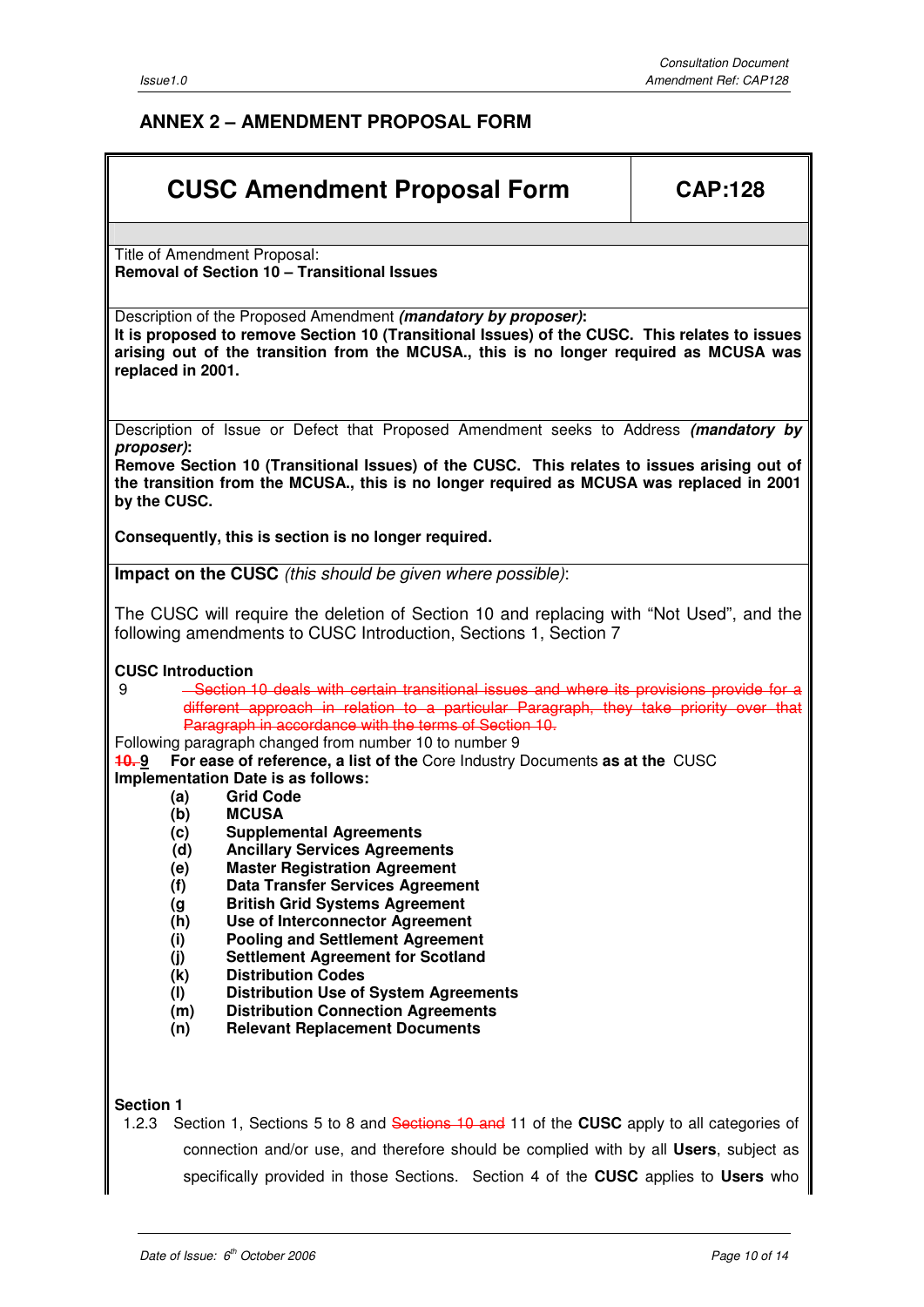provide **Balancing Services** to **The Company**, and contains its own provisions on applicability to such **Users**.

#### **Section 7**

7.1.2 **This section of the** CUSC **sets out how disputes under the** CUSC**,** Bilateral Agreements**,** Mandatory Services Agreements **and** Construction Agreements **are to be dealt with. Section 10 deals with the treatment of disputes which arise in relation to periods prior to the amendment of the** MCUSA, Supplemental Agreements **and certain**  Ancillary Services Agreements **(to the extent relating to the** Mandatory Ancillary Services.

#### **CUSC - SECTION 10 Replace with "Not Used"**

**TRANSITIONAL ISSUES**

## **CONTENTS**

- 10.1 Introduction
- 10.2 MCUSA/CUSC Disputes
- 10.3 Outstanding Offers/Construction
- 10.4 Supplemental Agreement Existing Variations
- 10.7 Outturning
- 10.8 Pre-CUSC Voting of Amendments Panel

#### **CUSC - SECTION 10**

#### **TRANSITIONAL ISSUES**

#### **10.1 INTRODUCTION**

This Section 10 deals with issues arising out of the transition from the **MCUSA**, and associated documents to the **CUSC**. Each paragraph deals with an issue that arises, although certain paragraphs would affect other paragraphs within this Section 10 as provided therein.

#### **10.2 MCUSA/CUSC DISPUTES**

10.2.1 This Section sets out the process for dealing with disputes which relate to a period prior to the introduction of the **CUSC** and those disputes which relate to the period after the introduction of the **CUSC**. A dispute which covers a period prior to the introduction of the **CUSC** is known as a "**MCUSA Dispute**", and a dispute which covers a period after the introduction of the **CUSC** is known as a "**CUSC Dispute**".

10.2.2 **MCUSA Dispute**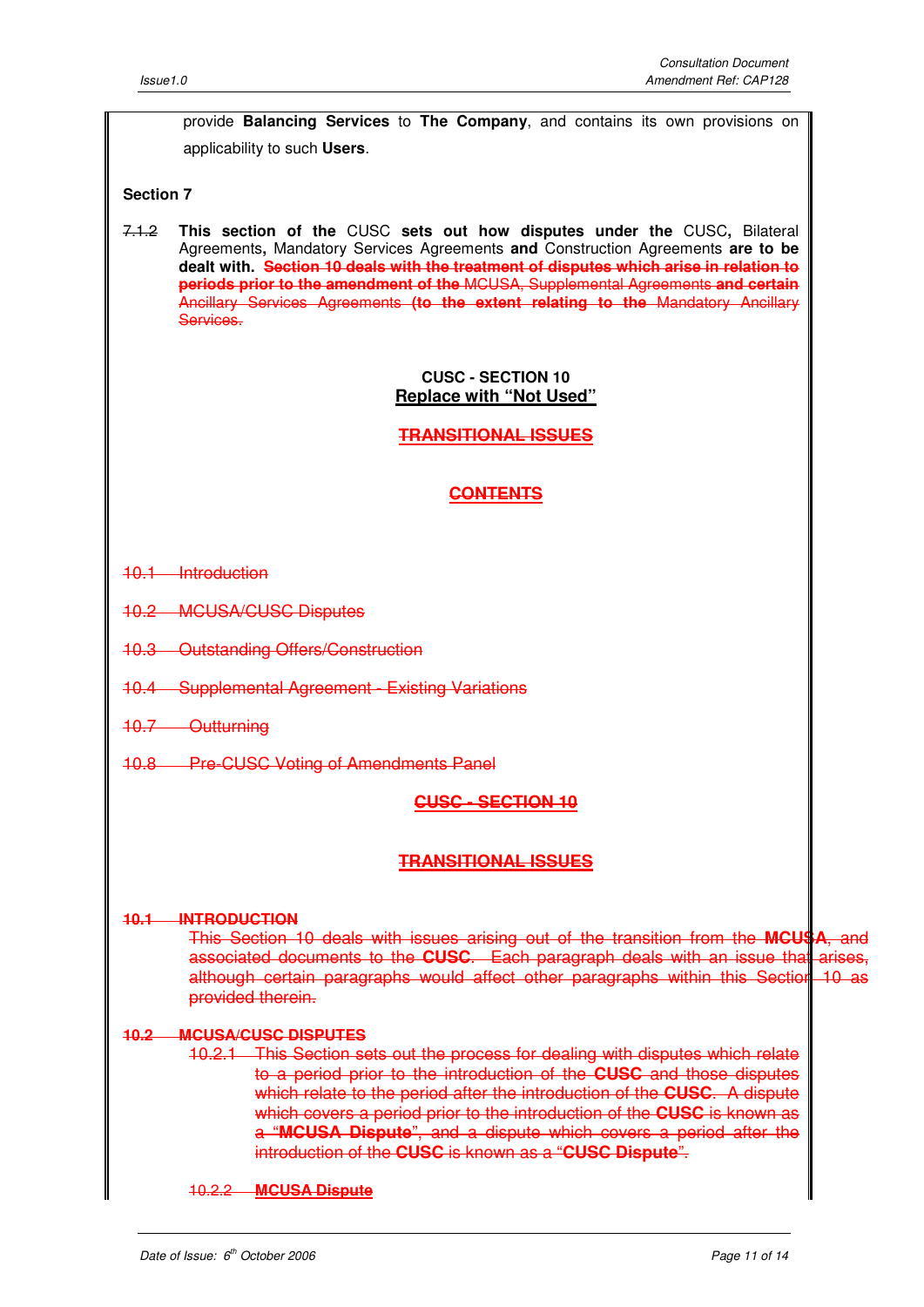| A MCUSA Dispute will be dealt with in accordance with the provisions                                                                                     |
|----------------------------------------------------------------------------------------------------------------------------------------------------------|
| of the <b>MCUSA</b> dispute resolution provisions which comprise the                                                                                     |
| process under Clause 14.7 of the MCUSA and the provisions of Clause<br>26 of the <b>MCUSA</b> (and the equivalent provisions in the relevant             |
| <b>Supplemental Agreements).</b>                                                                                                                         |
| 10.2.3 CUSC Disputes                                                                                                                                     |
| A CUSC Dispute will be dealt with in accordance with the provisions of                                                                                   |
| Section 7 of the CUSC.                                                                                                                                   |
| 10.2.4 Where a dispute involves issues relating to both the pre CUSC period and                                                                          |
| the period after the CUSC Implementation Date, then the issues relating to                                                                               |
| the pre CUSC period will be determined as a "MCUSA Dispute" and the<br><b>issues relating to the period after the CUSC Implementation Date shall be</b>  |
| determined as a "CUSC Dispute".                                                                                                                          |
| 10.2.5 Generally, the introduction of the CUSC by amending the MCUSA into the                                                                            |
| CUSC Framework Agreement, the various Bilateral Agreements, the                                                                                          |
| Mandatory Services Agreements and related documents does not affect or<br>prejudice the rights and obligations of parties in relation to the MCUSA       |
| prior to the creation of the CUSC.                                                                                                                       |
| <b>10.3 OUTSTANDING OFFERS/CONSTRUCTION</b>                                                                                                              |
| <b>10.3.1 Construction Completed</b>                                                                                                                     |
| Where construction is completed there will not be a separate Construction                                                                                |
| Agreement, but the existing Supplemental Agreement (and any Agreement<br>for Construction Works) in relation to construction elements (including         |
| the Operational Notification, as that term is defined in the relevant                                                                                    |
| Supplemental Agreement) (and with any necessary changes to reflect that                                                                                  |
| it solely reflects construction related issues) will be regarded as a                                                                                    |
| continuing "deemed" Construction Agreement (and the definition of<br>Construction Agreement shall be construed to include such deemed                    |
| agreements), with the User also having a new Bilateral Agreement.                                                                                        |
| 10.4 SUPPLEMENTAL AGREEMENT - EXISTING VARIATIONS                                                                                                        |
| 10.4.1 In relation to certain existing Supplemental Agreements, variations to the                                                                        |
| standard Supplemental Agreement Type provisions have been agreed in                                                                                      |
| accordance with the provisions of the MCUSA (which are different to<br>those changes made pursuant to the NETA Implementation Scheme Part                |
| C). Accordingly, given that the exercise of creating the CUSC has been                                                                                   |
| to codify the existing provisions, those variations have been reflected in                                                                               |
| relation to the relevant User by the inclusion of an additional clause in the                                                                            |
| relevant Bilateral Agreement (or where there is no Bilateral Agreement, in an<br>exchange of letters between The Company and the relevant User). Insofar |
| as those variations are set out, then the specified provisions of the CUSC                                                                               |
| will be overridden by those variations.                                                                                                                  |
| 10.4.2 Insofar as there is a future change to the CUSC in accordance with the<br>Transmission Licence and the provisions of Section 8 which specifically |
| addresses the issue so dealt with, and specifically provides that those                                                                                  |
| provisions themselves would be overridden by the amendment to the                                                                                        |
| CUSC, then the relevant provisions in the Bilateral Agreement (or letter)                                                                                |
| would be so varied by that CUSC amendment.<br>10.4.3 For the avoidance of doubt, the variations specified in this section will                           |
| only apply to the position under an existing Supplemental Agreement as at                                                                                |
| the CUSC Implementation Date, if after that date an issue arises for a new                                                                               |
| connection and/or use which is dealing with the same type of issue, it will                                                                              |
| not lead to a similar approach being adopted in that relevant Bilateral<br>Agreement (or in relation to use of system without a Bilateral Agreement).    |
|                                                                                                                                                          |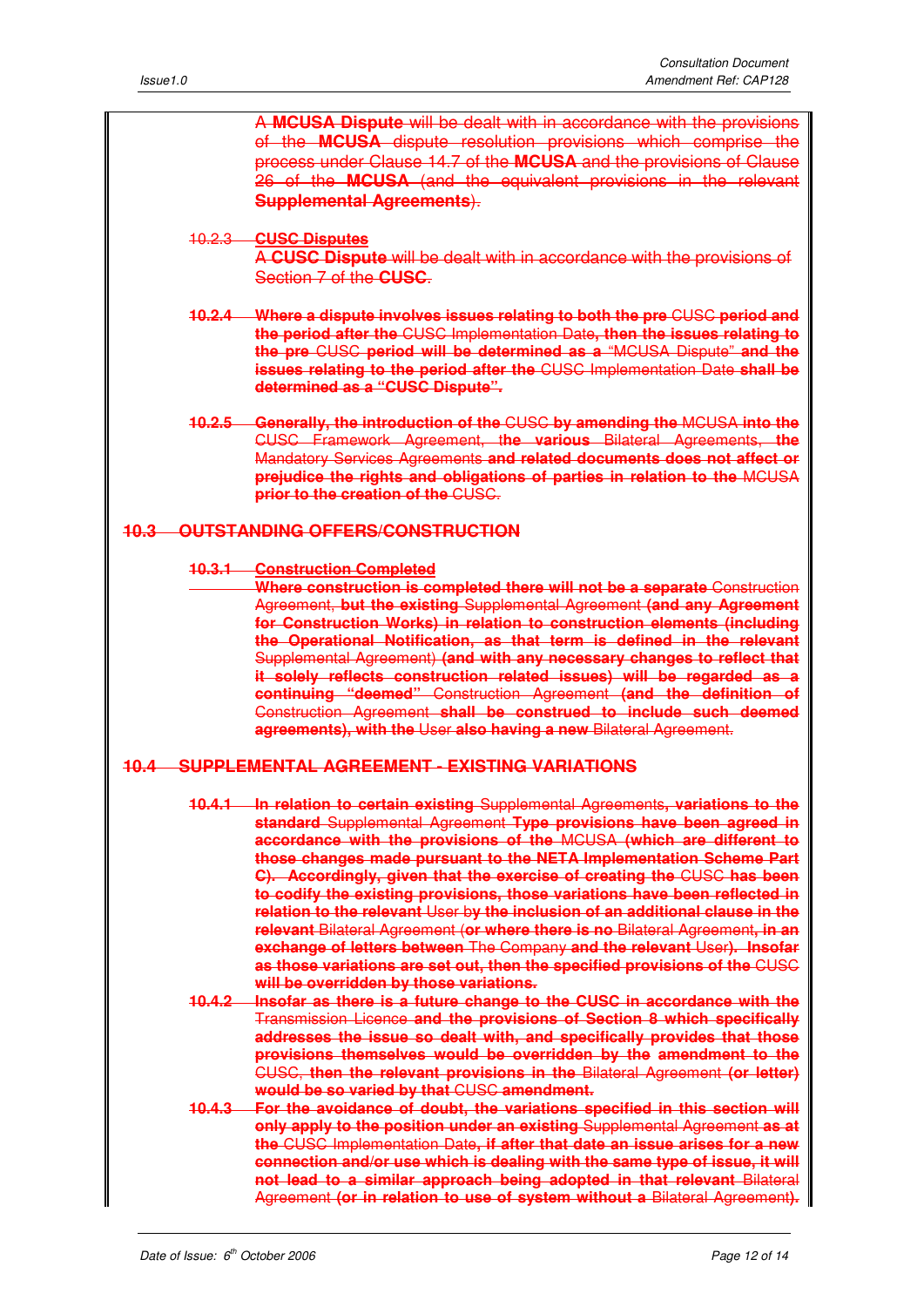| Namely the provisions of this Paragraph 10.4 are intended only to deal        |  |  |
|-------------------------------------------------------------------------------|--|--|
| with the issues arising on implementation of the CUSC and do not              |  |  |
| provide an ongoing mechanism.                                                 |  |  |
| OUTTURNING<br>10.5                                                            |  |  |
| Under the provisions of the existing Supplemental Agreements and              |  |  |
| Agreements for Construction Works to effect a Modification at a               |  |  |
| Connection Site The Company is entitled to charge Connection Charges          |  |  |
| based on an estimate of the cost of the Transmission Connection Asset         |  |  |
| Works. The Company then has an obligation to carry out an outturn             |  |  |
| reconciliation process to determine the final cost of carrying out these      |  |  |
| works. Notwithstanding the provision in Paragraph 2.14.3(c) of the            |  |  |
| CUSC requiring the Cost Statement to be provided within one year of the       |  |  |
| Completion Date The Company and each relevant User acknowledge that           |  |  |
| this has proven impractical on a number of completed schemes and              |  |  |
| agree that the words "and in any event within one year thereof" shall not     |  |  |
| apply in respect of all schemes completed prior to 31 March 2000.             |  |  |
| <b>PRE-CUSC VOTING OF AMENDMENTS PANEL</b><br>40.6                            |  |  |
|                                                                               |  |  |
| 10.6.1 The process undertaken immediately prior to the introduction           |  |  |
| of CUSC to put in place the Panel Members and Alternate                       |  |  |
| Members elected by Users of the first Amendments Panel.                       |  |  |
| although undertaken before the relevant provisions were in                    |  |  |
| force, is agreed by CUSC Parties to constitute the appointment                |  |  |
| of the first set of Panel Members and Alternate Members elected               |  |  |
| by Users under the CUSC.                                                      |  |  |
| 10.6.2 The terms of office of such Panel Members and Alternate                |  |  |
| Members elected by Users will be deemed to have begun on the                  |  |  |
| <b>CUSC Implementation Date.</b>                                              |  |  |
|                                                                               |  |  |
|                                                                               |  |  |
| <b>END OF SECTION 10</b>                                                      |  |  |
|                                                                               |  |  |
|                                                                               |  |  |
|                                                                               |  |  |
|                                                                               |  |  |
|                                                                               |  |  |
|                                                                               |  |  |
|                                                                               |  |  |
| Impact on Core Industry Documentation (this should be given where possible):  |  |  |
| None anticipated                                                              |  |  |
|                                                                               |  |  |
|                                                                               |  |  |
|                                                                               |  |  |
| Impact on Computer Systems and Processes used by CUSC Parties (this should be |  |  |
| given where possible):                                                        |  |  |
| None anticipated                                                              |  |  |
|                                                                               |  |  |
|                                                                               |  |  |
| Details of any Related Modifications to Other Industry Codes (where known):   |  |  |
|                                                                               |  |  |
| N/A                                                                           |  |  |
|                                                                               |  |  |
|                                                                               |  |  |
|                                                                               |  |  |